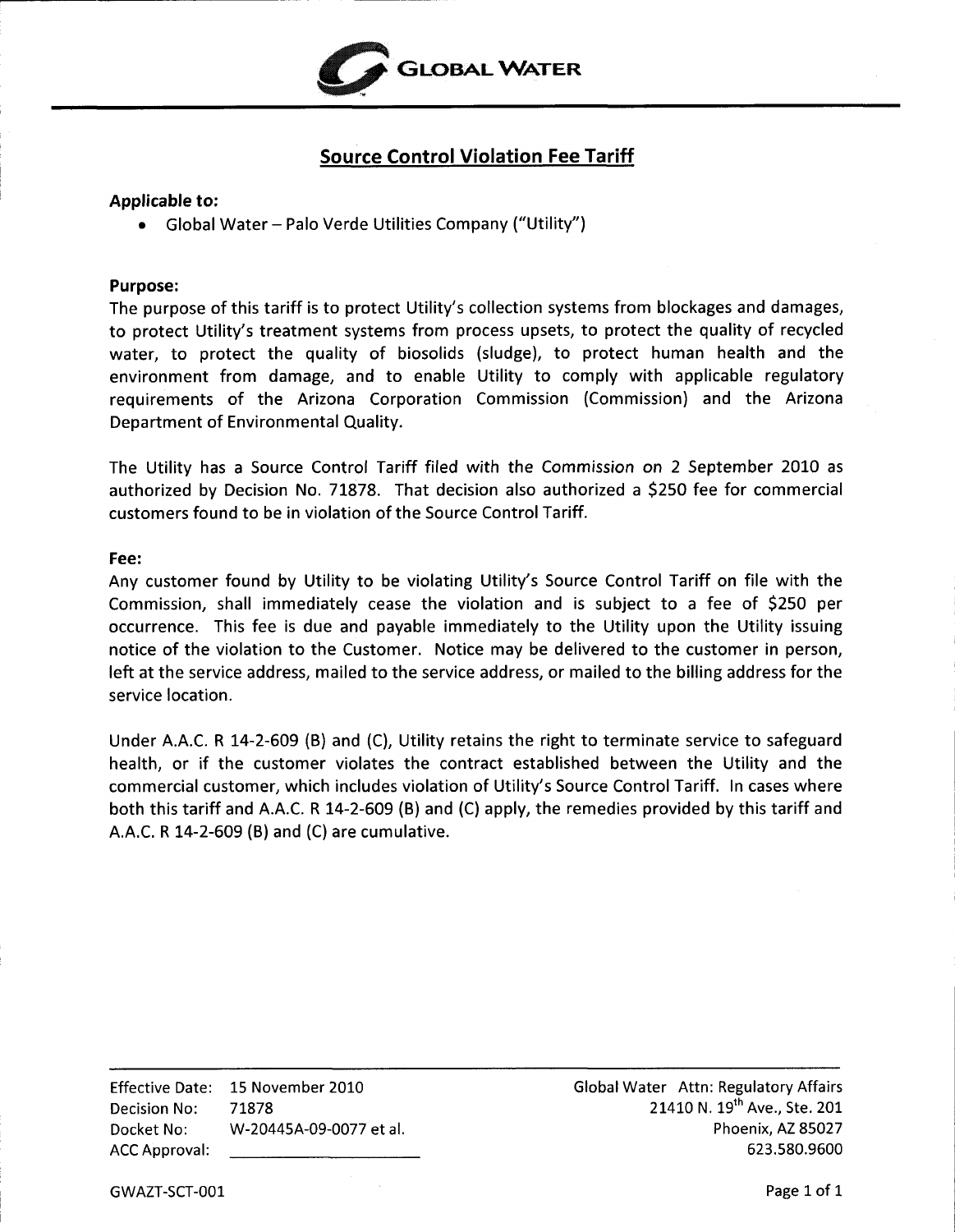|                | <b>IRIGINAL</b><br>open Mening agenda HED                                                 | 0000126324                                |
|----------------|-------------------------------------------------------------------------------------------|-------------------------------------------|
| $\mathbf{1}$   | BEFORE THE ARIZONA GORPORATION COMMISSION                                                 |                                           |
| $\overline{2}$ |                                                                                           | <b>Arizona Corporation Commission</b>     |
|                | <b>COMMISSIONERS</b><br>2011 JUN 13 P 4: 15                                               | DOCKETED                                  |
| 3              | <b>GARY PIERCE, Chairman</b><br><b>BOB STUMP</b>                                          | <b>JUN 3 3 2011</b>                       |
| 4              | AZ CORP COMMISSION<br>PAUL NEWMAN                                                         |                                           |
|                | DOCKET CONTROL<br>SANDRA D. KENNEDY                                                       | <b>DOCKETED BY</b>                        |
| 5              | <b>BRENDA BURNS</b>                                                                       |                                           |
| 6              | IN THE MATTER OF THE APPLICATION OF                                                       | DOCKET NO. SW-20445A-09-0077              |
| 7              | <b>GLOBAL WATER - PALO VERDE UTILITIES</b>                                                |                                           |
|                | COMPANY FOR THE ESTABLISHMENT OF JUST AND<br>REASONABLE RATES AND CHARGES FOR UTILITY     |                                           |
| 8              | SERVICE DESIGNED TO REALIZE A REASONABLE                                                  |                                           |
| 9              | RATE OF RETURN ON THE FAIR VALUE OF ITS                                                   |                                           |
| 10             | PROPERTY THROUGHOUT THE STATE OF ARIZONA<br>IN THE MATTER OF THE APPLICATION OF           | DOCKET NO. W-02451A-09-0078               |
|                | <b>VALENCIA WATER COMPANY - GREATER</b>                                                   |                                           |
| 11             | BUCKEYE DIVISION FOR THE ESTABLISHMENT OF                                                 |                                           |
| 12             | <b>JUST AND REASONABLE RATES AND CHARGES FOR</b><br>UTILITY SERVICE DESIGNED TO REALIZE A |                                           |
|                | REASONABLE RATE OF RETURN ON THE FAIR                                                     |                                           |
| 13             | VALUE OF ITS PROPERTY THROUGHOUT THE<br><b>STATE OF ARIZONA</b>                           |                                           |
| 14             | IN THE MATTER OF THE APPLICATION OF                                                       | DOCKET NO. W-01732A-09-0079               |
| 15             | WILLOW VALLEY WATER CO. FOR THE                                                           |                                           |
|                | ESTABLISHMENT OF JUST AND REASONABLE<br>RATES AND CHARGES FOR UTILITY SERVICE             |                                           |
| 16             | DESIGNED TO REALIZE A REASONABLE RATE OF                                                  |                                           |
| 17             | RETURN ON THE FAIR VALUE OF ITS PROPERTY                                                  |                                           |
| 18             | THROUGHOUT THE STATE OF ARIZONA<br>IN THE MATTER OF THE APPLICATION OF                    | DOCKET NO. W-20446A-09-0080               |
|                | <b>GLOBAL WATER - SANTA CRUZ WATER COMPANY</b>                                            |                                           |
| 19             | FOR THE ESTABLISHMENT OF JUST AND<br>REASONABLE RATES AND CHARGES FOR UTILITY             |                                           |
| 20             | SERVICE DESIGNED TO REALIZE A REASONABLE                                                  |                                           |
|                | RATE OF RETURN ON THE FAIR VALUE OF ITS                                                   |                                           |
| 21             | PROPERTY THROUGHOUT THE STATE OF ARIZONA<br>IN THE MATTER OF THE APPLICATION OF           | DOCKET NO. W-02450A-09-0081               |
| 22             | WATER UTILITY OF GREATER TONOPAH FOR                                                      |                                           |
| 23             | THE ESTABLISHMENT OF JUST AND REASONABLE                                                  | <b>Notice of Filing Revised</b>           |
|                | RATES AND CHARGES FOR UTILITY SERVICE<br>DESIGNED TO REALIZE A REASONABLE RATE OF         | <b>Source Control Violation FeeTariff</b> |
| 24             | RETURN ON THE FAIR VALUE OF ITS PROPERTY                                                  |                                           |
| 25             | THROUGHOUT THE STATE OF ARIZONA                                                           |                                           |
|                |                                                                                           |                                           |
| 26             |                                                                                           |                                           |
| 27             |                                                                                           |                                           |
|                |                                                                                           |                                           |
|                |                                                                                           |                                           |
|                |                                                                                           |                                           |
|                |                                                                                           |                                           |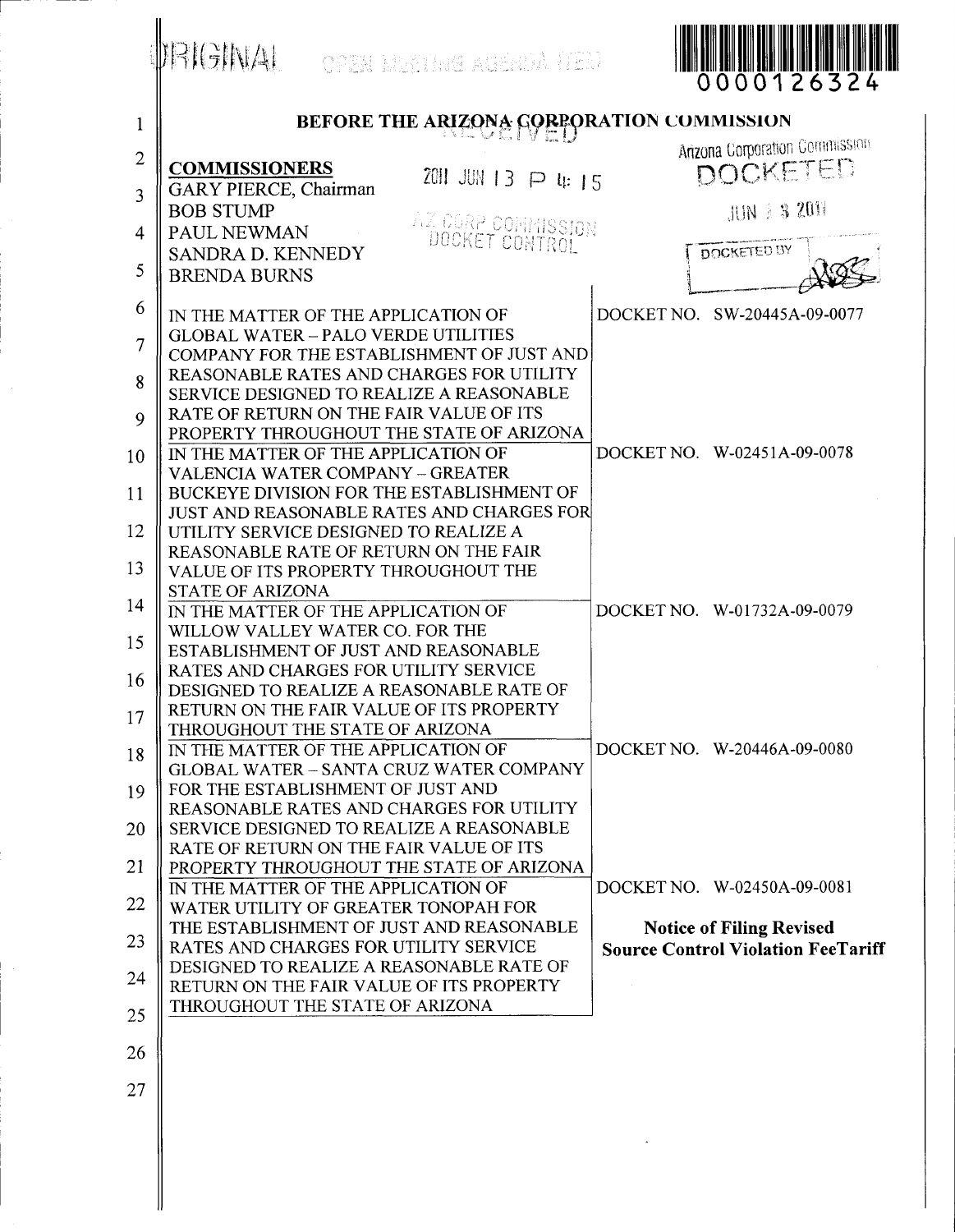| 1<br>$\overline{2}$<br>3<br>4 | DOCKET NO. W-01212A-09-0082<br>IN THE MATTER OF THE APPLICATION OF<br>VALENCIA WATER COMPANY - TOWN DIVISION<br>FOR THE ESTABLISHMENT OF JUST AND<br>REASONABLE RATES AND CHARGES FOR UTILITY<br><b>Notice of Filing Revised</b><br><b>Source Control Violation FeeTariff</b><br>SERVICE DESIGNED TO REALIZE A REASONABLE<br>RATE OF RETURN ON THE FAIR VALUE OF ITS<br>PROPERTY THROUGHOUT THE STATE OF ARIZONA |  |  |
|-------------------------------|------------------------------------------------------------------------------------------------------------------------------------------------------------------------------------------------------------------------------------------------------------------------------------------------------------------------------------------------------------------------------------------------------------------|--|--|
| 5                             | Global Water - Palo Verde Utilities Company, Global Water - Santa Cruz Water                                                                                                                                                                                                                                                                                                                                     |  |  |
| 6                             | Company, Valencia Water Company – Town Division, Valencia Water Company – Greater                                                                                                                                                                                                                                                                                                                                |  |  |
| 7                             | Buckeye Division, Water Utility of Greater Tonopah and Willow Valley Water Co. (collectively,                                                                                                                                                                                                                                                                                                                    |  |  |
| 8                             | the "Global Utilities") provides notice of filing revised Source Control Violation Fee Tariff                                                                                                                                                                                                                                                                                                                    |  |  |
| 9                             | incorporating revisions suggested by Commission Staff.                                                                                                                                                                                                                                                                                                                                                           |  |  |
| 10                            | RESPECTFULLY SUBMITTED this 13 <sup>th</sup> day of June 2011.                                                                                                                                                                                                                                                                                                                                                   |  |  |
| 11                            | ROSHKA DEWULF & PATTEN, PLC                                                                                                                                                                                                                                                                                                                                                                                      |  |  |
| 12                            |                                                                                                                                                                                                                                                                                                                                                                                                                  |  |  |
| 13                            | By<br>Michael W. Patten<br>Timothy J. Sabo                                                                                                                                                                                                                                                                                                                                                                       |  |  |
| 14                            |                                                                                                                                                                                                                                                                                                                                                                                                                  |  |  |
| 15                            | One Arizona Center                                                                                                                                                                                                                                                                                                                                                                                               |  |  |
| 16                            | 400 East Van Buren Street, Suite 800<br>Phoenix, Arizona 85004<br><b>Attorneys for Global Utilities</b>                                                                                                                                                                                                                                                                                                          |  |  |
| 17                            |                                                                                                                                                                                                                                                                                                                                                                                                                  |  |  |
| 18                            |                                                                                                                                                                                                                                                                                                                                                                                                                  |  |  |
| 19                            |                                                                                                                                                                                                                                                                                                                                                                                                                  |  |  |
| 20                            |                                                                                                                                                                                                                                                                                                                                                                                                                  |  |  |
| 21                            |                                                                                                                                                                                                                                                                                                                                                                                                                  |  |  |
| 22                            |                                                                                                                                                                                                                                                                                                                                                                                                                  |  |  |
| 23                            | Original $+13$ copies of the foregoing<br>filed this $13th$ day of June 2011, with:                                                                                                                                                                                                                                                                                                                              |  |  |
| 24                            | Docket Control                                                                                                                                                                                                                                                                                                                                                                                                   |  |  |
| 25                            | Arizona Corporation Commission                                                                                                                                                                                                                                                                                                                                                                                   |  |  |
| 26                            | 1200 West Washington<br>Phoenix, AZ 85007                                                                                                                                                                                                                                                                                                                                                                        |  |  |
| 27                            |                                                                                                                                                                                                                                                                                                                                                                                                                  |  |  |
|                               | 1                                                                                                                                                                                                                                                                                                                                                                                                                |  |  |
|                               |                                                                                                                                                                                                                                                                                                                                                                                                                  |  |  |

∥